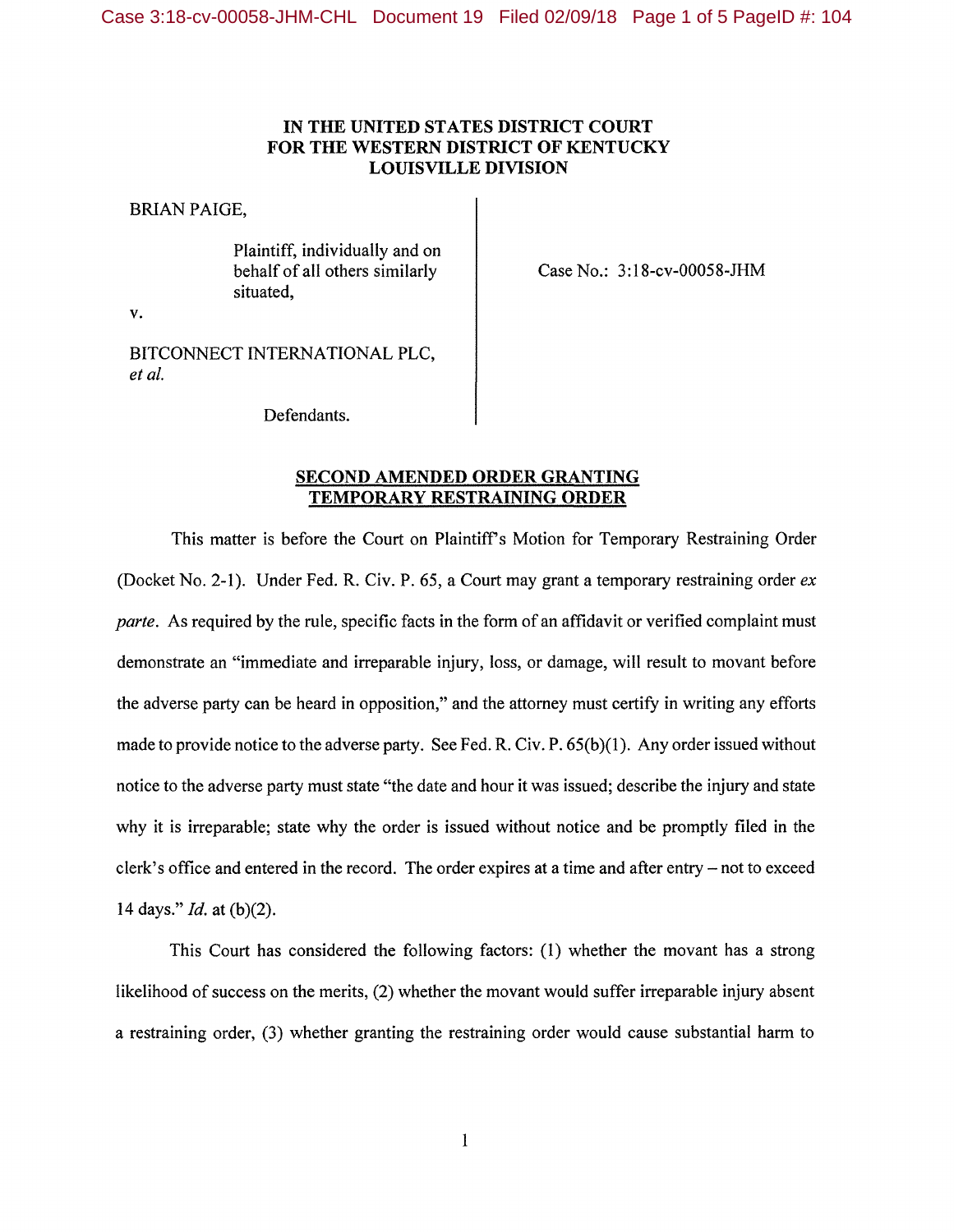others, and (4) whether the public interest would be served by granting the restraining order. *Ohio Rep. Party v. Brunner,* 543 F.3d 357, 361 (6<sup>th</sup> Cir. 2008) (Citation Omitted). Having reviewed the Motion and being otherwise sufficiently advised, the Court hereby finds as follows:

1. Plaintiff and the Class has shown a strong likelihood of success on the merits of their claims for violation of Federal securities law, Kentucky security law, breach of contract, and fraudulent inducement.

2. Plaintiff has established in its Motion and supporting Affidavit that the rights of Plaintiff and the Class will be immediately and irreparably harmed absent a temporary restraining order from this Court. Without entry of the temporary restraining order, Plaintiff may be unable to recover for his equitable claims.

3. The balance of hardships also favors Plaintiff because a temporary restraining order would present the status quo and give the Court the ability to make a meaningful ruling on the merits of this case.

4. The entry of a temporary restraining order is in the public interest because the public is interested in preventing massive consumer fraud and other securities violations described in the Class Action Complaint.

5. This temporary restraining order is being entered without notice to Defendants to preserve the status quo and prevent irreparable harm until such times as the Court may hold a hearing.

6. Because of the apparent strength of Plaintiffs case, the Court concludes that requiring security pursuant to Fed. R. Civ. P. 65(c) is not appropriate in this case, at this time.

7. A telephonic conference was conducted on February 7, 2018 pursuant to the Motion for Telephonic Status Conference (Docket No. 11-1) filed by R. Kent Westberry, counsel for

2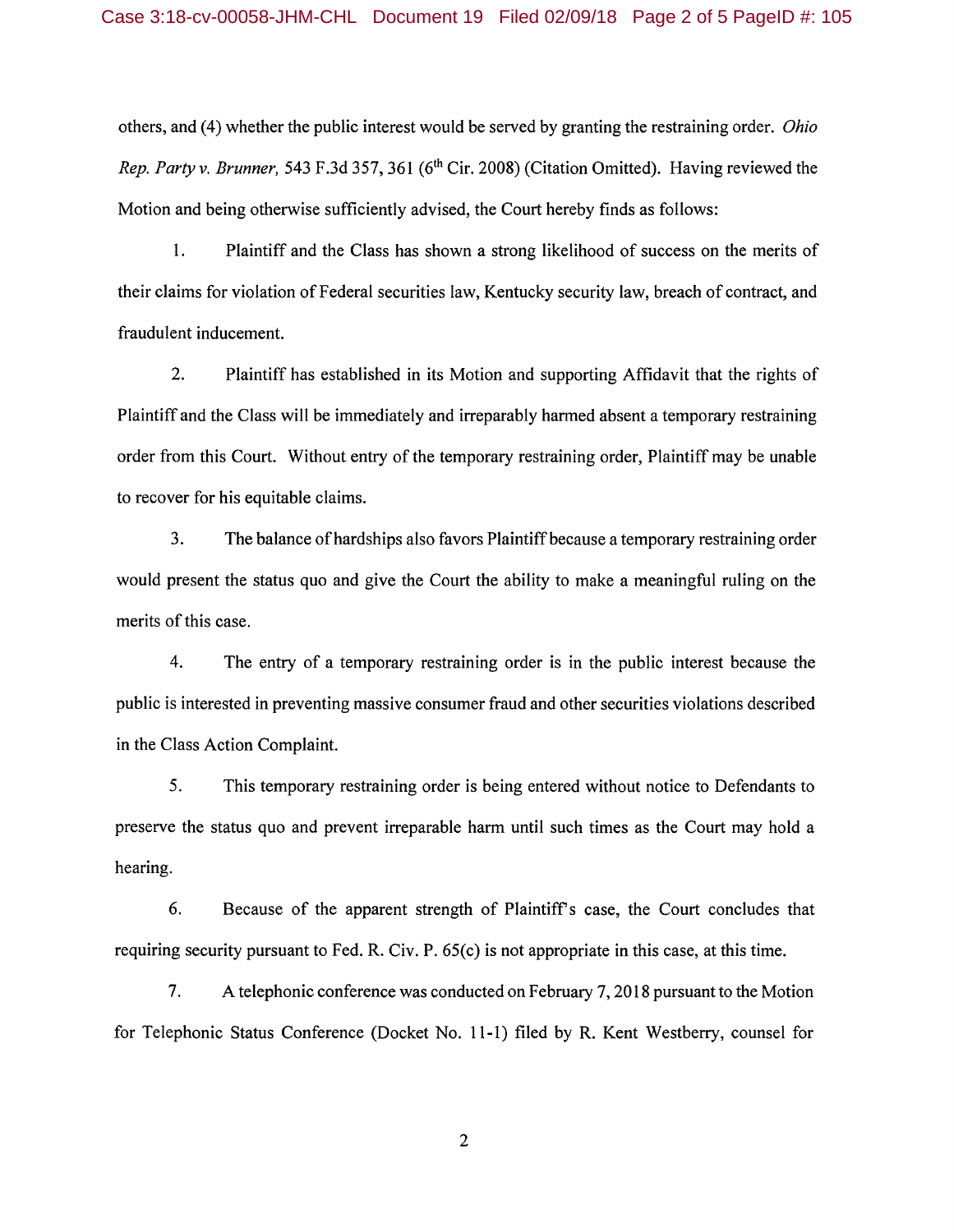Defendant Ryan Maasen. Plaintiff and Defendant, Ryan Maasen, were represented by counsel. The remaining Defendants did not participate in the conference. Pursuant to the telephonic conference, Counsel or Plaintiff and Defendant, Ryan Maasen, agreed to amendments to the Temporary Restraining Order as set forth herein.

8. The Court finds such agreed amendments appropriate and should be entered. Accordingly, IT IS HEREBY ORDERED as follows:

1. Plaintiff's Motion for Temporary Restraining Order is GRANTED.

2. On or before February 23, 2018, Defendants, Bitconnect International, PLC, Bitconnect LTD and Bitconnect Trading, LTD and Ryan Maasen shall disclose to Plaintiff (a) all Bitcoin and other cryptocurrency wallet addresses, (b) all cryptocurrency trading account addresses, and (c) the identity of the holder/owner of any wallet or cryptocurrency address to which Defendants have transferred any Bitcoin or other cryptocurrency in the past 90 Days, so that these assets can be monitored and traced.

3. Defendants, Bitconnect International, PLC, Bitconnect LTD and Bitconnect Trading, LTD and Ryan Maasen, are hereby forbidden from moving any assets unless specifically allowed by this Court. Defendant, Ryan Maasen, however, is hereby authorized to use his finances for retention of legal counsel and ongoing legal fees and costs as well as for payment of reasonable personal expenses for him and his family.

4. The requirement of security under Fed. R. Civ. P. 65(c) is waived, for now.

5. Pursuant to Fed. R. Civ. P. 65(b)(2) and the agreement of counsel for Plaintiff and Defendant, Ryan Maasen, the temporary restraining order shall extend to, and expire on, February 27, 2018.

3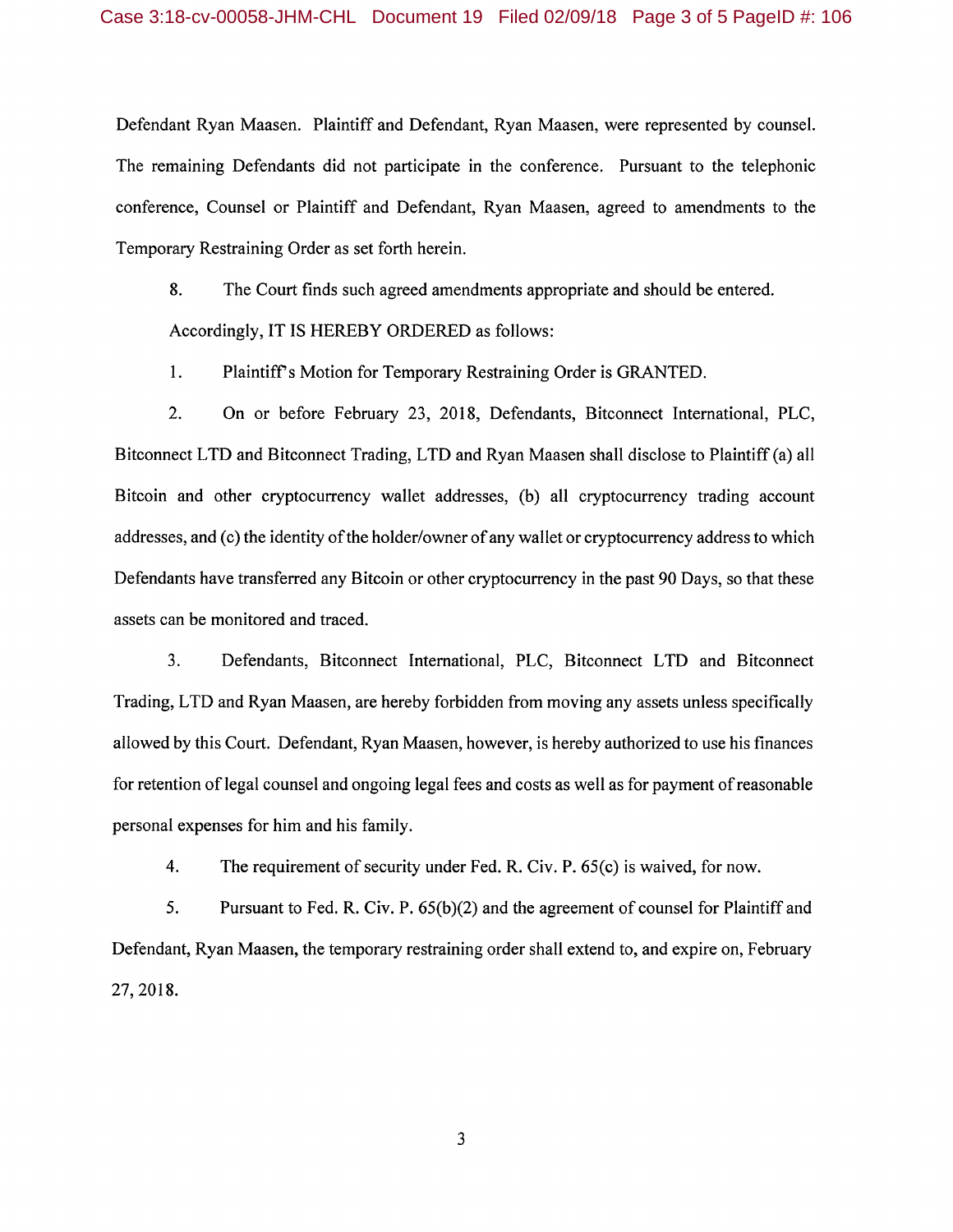6. The hearing on Plaintiff's Motion for Preliminary Injunction (Docket No. 9) is hereby set for February 27, 2018 at 10:00 a.m. CST in Owensboro, Kentucky.

7. Defendant, Ryan Maasen, shall not be obligated to file an Answer or other responsive pleading to Plaintiff's Complaint until further order of this Court.

8. Entered this  $\frac{\sqrt{M}}{2}$  day of February, 2018, at  $\sqrt{\frac{.55}{2}}$   $\rho$ .m., CST.

## HA VE SEEN AND AGREED TO:

*Is Jasper D. Ward IV (signed with permission)*  Jasper D. Ward IV Alex C. Davis JONES WARD PLC The Pointe 1205 E. Washington Street, Suite 111 Louisville, Kentucky 40206 T: (502) 882-6000 jasper@jonesward.com alex@jonesward.com *Counsel for Plaintiff and the Class*